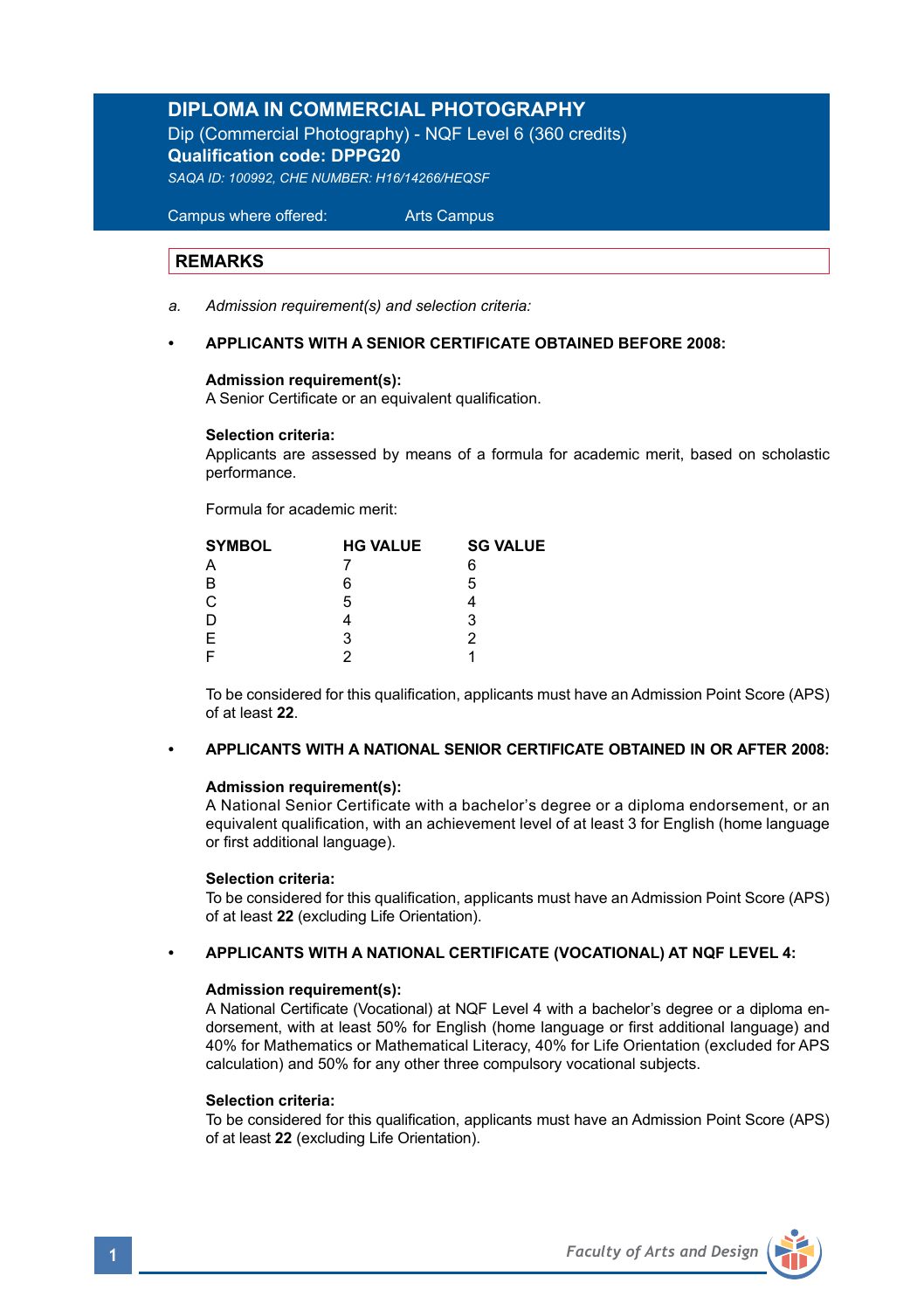*b. Assessment procedure(s):* 

 Applicants who apply before the closing of the set departmental application date and who meet these minimum criteria (as listed above) will be invited to submit a portfolio for evaluation and to complete a questionnaire. The APS will contribute 20% to the final admission score, the questionnaire will contribute 30%, and the portfolio will contribute 50%. Aspects that are taken into consideration are:

- (i) Potential to complete the programme successfully.
- (ii) Successful completion of the admission requirements and questionnaire whereby the candidate will be assessed on their language proficiency, and ability to answer questions with insight.
- (iii) The photographic assignment will be assessed according to the following:
	- Submission of all the photographs;
	- Technical aspects (sharpness, tonalities, perspective and use of light);
	- Content (subject matter and composition); and
	- **Presentation**

 Acceptance is subject to available capacity according to the Student Enrolment Plan (SEP). Once a programme is full, a waiting list will be in place to provide an opportunity for applicants to fill places of those who did not register on time. Applicants will be informed of their status per official letter from the Office of the Registrar, alternatively, they can check their application status on the TUT website, www.tut.ac.za.

- *c. Recognition of Prior Learning (RPL), equivalence and status:* See Chapter 30 of Students' Rules and Regulations.
- *d. Intake for the qualification:* January only.
- *e. Presentation:* Day classes.
- *f. Minimum duration:* Three years.
- *g. Exclusion and readmission:* See Chapter 2 of Students' Rules and Regulations.
- *h. Work-Integrated Learning I and II*  See Chapter 5 of Students' Rules and Regulations.

# **CURRICULUM**

#### **FIRST YEAR**

| CODE           | <b>MODULE</b>                                                     | <b>NOF-L</b> | <b>CREDIT</b> | <b>PREREQUISITE MODULE(S)</b> |
|----------------|-------------------------------------------------------------------|--------------|---------------|-------------------------------|
| 32A115D        | Communication for Academic<br>Purposes I (first-semester module)  | (5)          | (10)          |                               |
| AFH105D        | African Photography I                                             | (5)          | (10)          |                               |
| APH105D        | Applied Photography I                                             | (5)          | (28)          |                               |
| CPC125D        | Computer Skills I (block module<br>offered in the first semester) | (5)          | (10)          |                               |
| <b>INI125D</b> | Information Literacy I (block<br>module)                          | (5)          | (2)           |                               |
| <b>LFI125X</b> | Life Skills I (block module)                                      | (5)          | (2)           |                               |
| <b>PFP105D</b> | <b>Professional Practice I</b>                                    | (5)          | (10)          |                               |
| <b>PHT105D</b> | Photographic Techniques I                                         | (5)          | (16)          |                               |
| <b>THP105D</b> | Theory of Photography I                                           | (5)          | (22)          |                               |

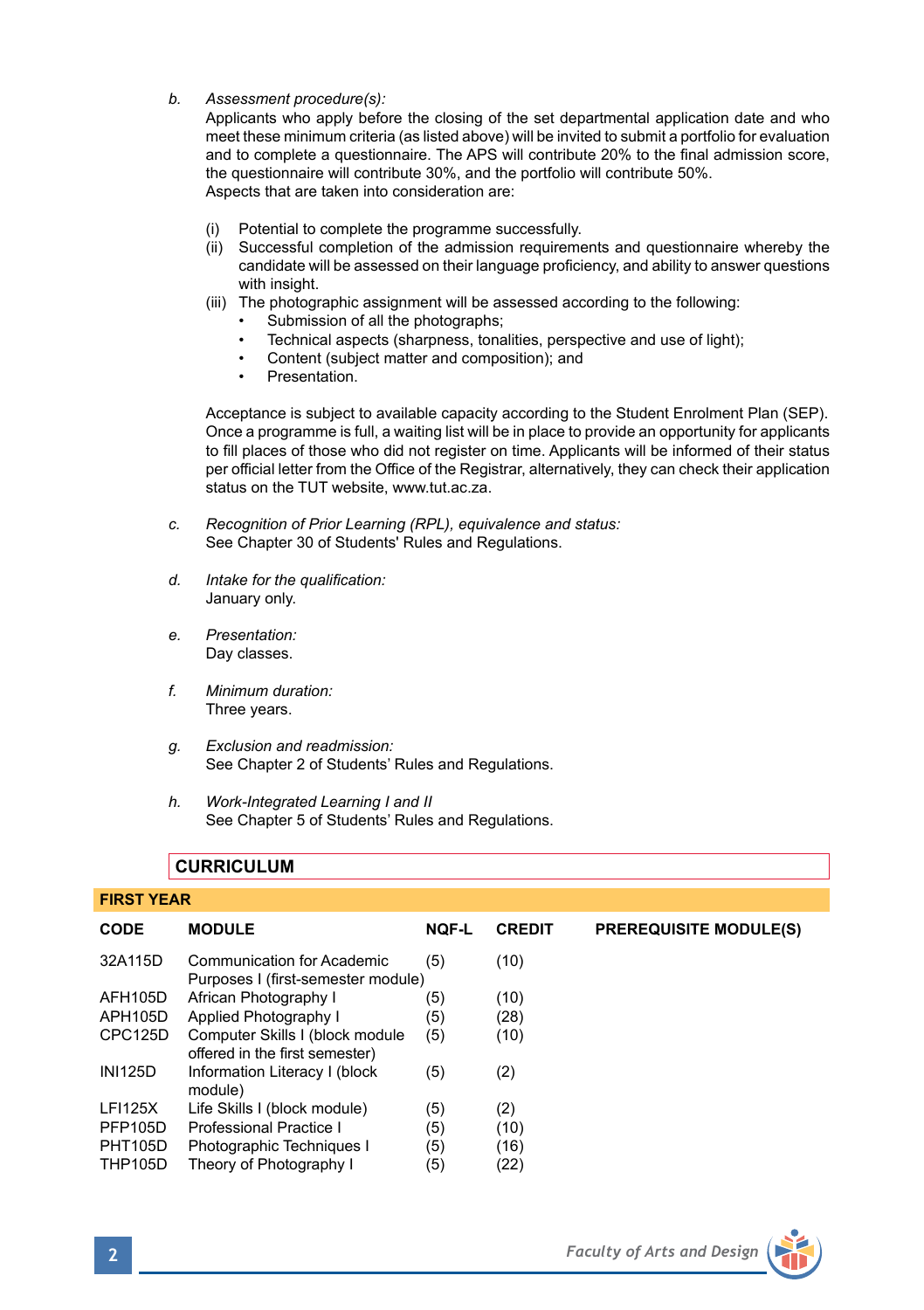| VCM105D | Visual Communication I | (5) | (10) |
|---------|------------------------|-----|------|
|         |                        |     |      |

TOTAL CREDITS FOR THE FIRST YEAR: **120**

| <b>SECOND YEAR</b> |                                    |              |               |                                                    |
|--------------------|------------------------------------|--------------|---------------|----------------------------------------------------|
| <b>CODE</b>        | <b>MODULE</b>                      | <b>NOF-L</b> | <b>CREDIT</b> | <b>PREREQUISITE MODULE(S)</b>                      |
| APH206D            | Applied Photography II             | (6)          | (30)          | Applied Photography I<br>Photographic Techniques I |
| PFP206D            | Professional Practice II           | (6)          | (10)          | Professional Practice I                            |
| <b>PHT206D</b>     | Photographic Techniques II         | (6)          | (25)          | Applied Photography I<br>Photographic Techniques I |
| <b>THP206D</b>     | Theory of Photography II           | (6)          | (15)          | Theory of Photography I                            |
| <b>VCM206D</b>     | Visual Communication II            | (6)          | (10)          | African Photography I<br>Visual Communication I    |
| <b>WPG205D</b>     | Work-Integrated Learning I         | (5)          | (30)          |                                                    |
|                    | TOTAL CREDITS FOR THE SECOND YEAR: |              | 120           |                                                    |

| <b>CODE</b>                          | <b>MODULE</b>                                       | <b>NOF-L</b> | <b>CREDIT</b> | <b>PREREQUISITE MODULE(S)</b>                                                   |
|--------------------------------------|-----------------------------------------------------|--------------|---------------|---------------------------------------------------------------------------------|
| APH306D                              | Applied Photography III                             | (6)          | (30)          | Applied Photography II<br>Photographic Techniques II                            |
| ECP306D<br><b>PHT306D</b>            | Entrepreneurship III<br>Photographic Techniques III | (6)<br>(6)   | (10)<br>(20)  | Professional Practice II<br>Applied Photography II                              |
| <b>THP306D</b>                       | Theory of Photography III                           | (6)          | (10)          | Photographic Techniques II<br>Theory of Photography II                          |
| VCM306D                              | Visual Communication III                            | (6)          | (20)          | Applied Photography II<br>Photographic Techniques II<br>Visual Communication II |
| WPG306D                              | Work-Integrated Learning II                         | (6)          | (30)          | Work-Integrated Learning I                                                      |
| TOTAL CREDITS FOR THE THIRD YEAR:    |                                                     |              | 120           |                                                                                 |
| TOTAL CREDITS FOR THE QUALIFICATION: |                                                     |              | 360           |                                                                                 |
|                                      |                                                     |              |               |                                                                                 |

# **MODULE INFORMATION (OVERVIEW OF SYLLABUS)**

The syllabus content is subject to change to accommodate industry changes. Please note that a more detailed syllabus is available at the department or in the study guide that is applicable to a particular module. At time of publication, the syllabus content was defined as follows:

# **A**

**THIRD YEAR** 

# **AFRICAN PHOTOGRAPHY I (AFH105D) CONTINUOUS ASSESSMENT**

*(Module custodian: Department of Visual Communication)*

This module aims to investigate the History and Origin of Photography in Africa. It is only in recent years that some history and impact of photography were recorded on the continent. When one investigates the styles and approaches of some European countries, one can establish a distinct style amongst them. Areas of interest would be the Bamako Biennale of African Photography as well as the development of photographic genres in South Africa. (Total notional time: 100 hours)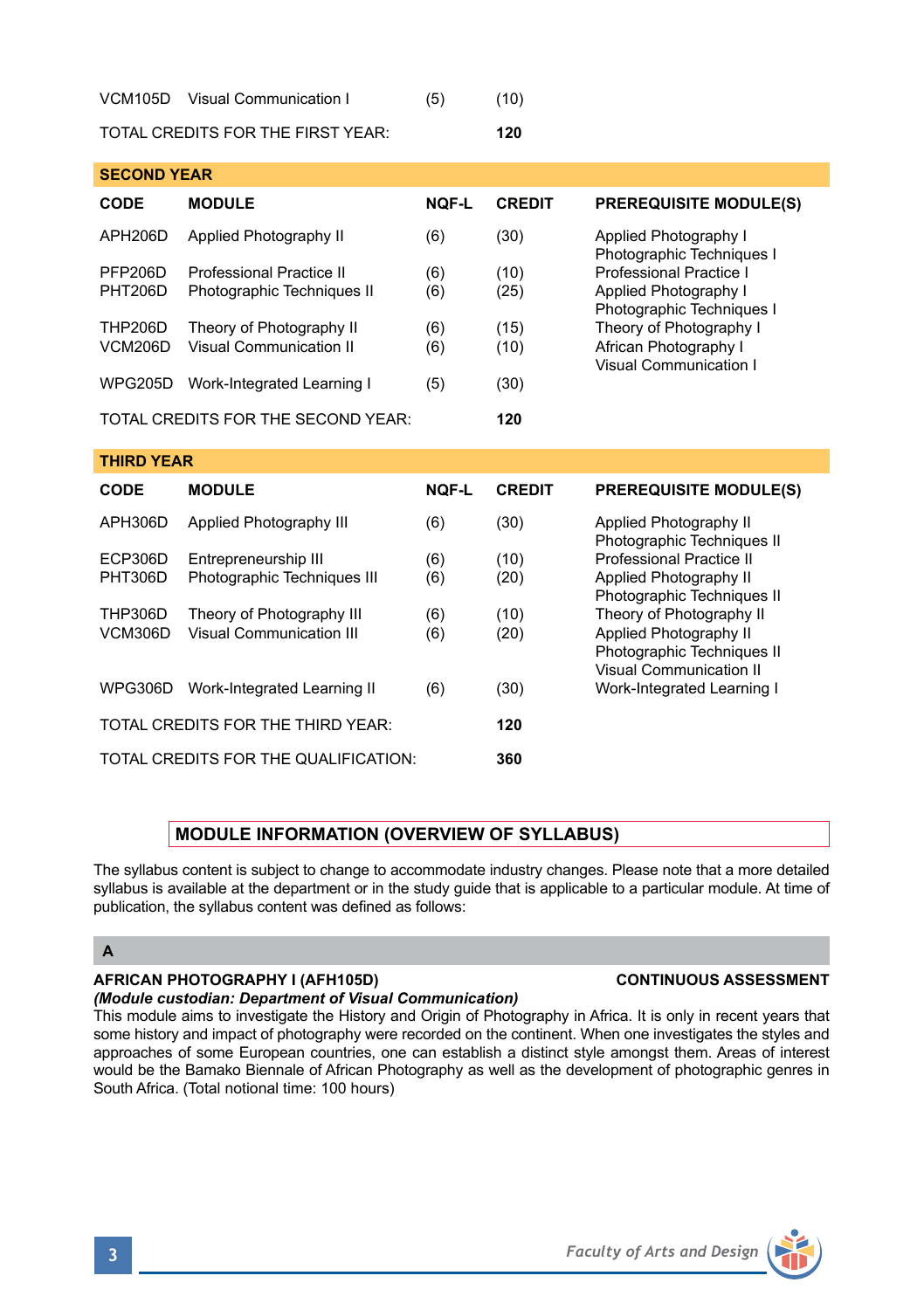# **APPLIED PHOTOGRAPHY I (APH105D) CONTINUOUS ASSESSMENT**

*(Module custodian: Department of Visual Communication)*

The student will be instructed to learn a variety of practical photographic applications, ranging from basic camera handling, digital image capture and processing, to doing photographic assignments on location and studio. All of these applications foster an understanding of the practical application of photography. A professionally compiled portfolio of images prepared and presented to an acceptable standard, forms part of this module outcome. (Total notional time: 280 hours)

### **APPLIED PHOTOGRAPHY II (APH206D) CONTINUOUS ASSESSMENT**

### *(Module custodian: Department of Visual Communication)*

The main aim is to establish moderately advanced photographic practices geared towards an understanding of the commercial application of photographic skills. A professionally compiled portfolio of images, prepared to an acceptable commercial standard at this intermediate level, forms part of the graduate's module outcome. Students will be able to incorporate their knowledge gained through this module into their photography for the successful planning, execution and processing of photographic assignments. (Total notional time: 300 hours)

# **APPLIED PHOTOGRAPHY III (APH306D) CONTINUOUS ASSESSMENT**

*(Module custodian: Department of Visual Communication)*

The main aim of this module is to establish a progressive practical foundation in most aspects of applied photographic practice, sufficiently preparing the student for entry into the professional photographic market. All practical applications will be geared towards an understanding of the commercial application of photographic skills, enabling the graduate to enter the labour market with enough confidence to complete any reasonable photographic assignment professionally. (Total notional time: 300 hours)

### **C**

#### **COMMUNICATION FOR ACADEMIC PURPOSES I (32A115D) 4 X 3-HOUR PAPER** *(Module custodian: Department of Visual Communication)*

A workable knowledge of English is an essential skill for any graduate who is required to conduct themselves successfully in a professional working environment. This module will equip students with the competencies required to compose a selection of written texts related to communicating both internally and externally within a professional environment. In addition, the module includes strategies that are essential for the effective communication in various situations, including small groups to avoid unproductive conflict, a multicultural context, etc. (Total notional time: 100 hours)

## **COMPUTER SKILLS I (CPC125D) CONTINUOUS ASSESSMENT**

### *(Module custodian: Department of Visual Communication)*

In this module, a blended learning approach will be followed, where the mode of delivery is both contact sessions and online learning. The theory component is facilitated online using myTUTor, while practical learning is facilitated through instructor-led and group-paced contact sessions supported by videos and other online content. After completing this module, candidates will be confident computer users with experience in using Graphical User Interface programs, skilled in spreadsheets software and the integration of the Microsoft Office suite, proficient in using the Apple Macintosh Computer and the Mac Operating System (MacOS); and competent in Adobe Creative Suite for applicable design tasks. (Total notional time: 100 hours)

## **E**

# **ENTREPRENEURSHIP III (ECP306D) 1 x 3-HOUR PAPER**

#### *(Module custodian: Department of Visual Communication)*

Students are led to integrate detailed knowledge about various business concerns into everyday business decisions. Through practical examples and exercises, aspects of running a business, essential business concepts, necessary financial calculations, online marketing and social media and various content related to basic South African commercial laws are addressed. (Total notional time: 100 hours)

**I**

# **INFORMATION LITERACY I (INI125D) CONTINUOUS ASSESSMENT**

## *(Module custodian: Directorate of Library and Information Services)*

Introduction of information literacy. Development of a search strategy and application of a search string to search engines and academic databases. Evaluation of information sources. Ethical and legal use of information. (Total notional time: 20 hours)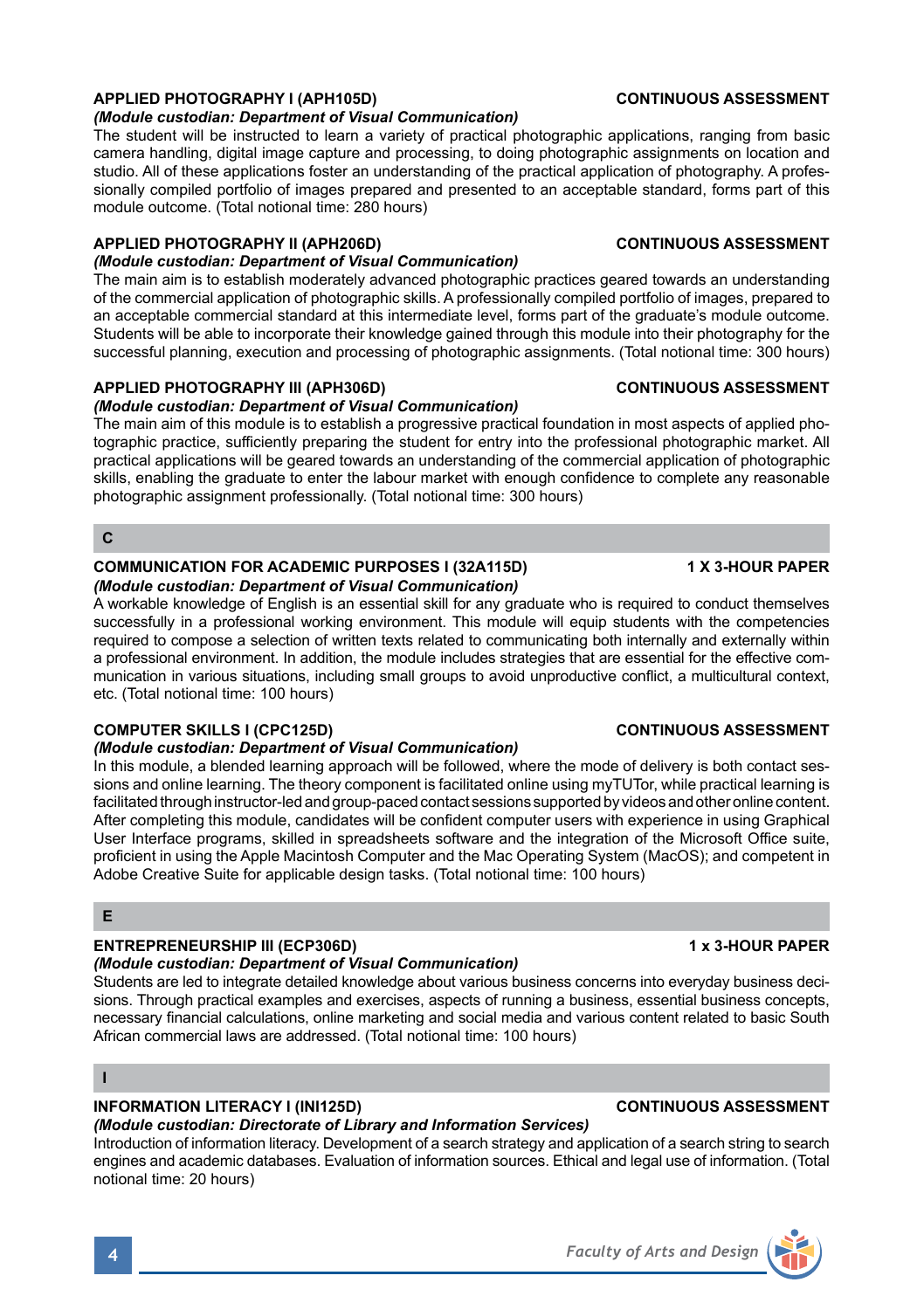### *(Module custodian: Directorate of Student Development and Support)*

Personal, socio-emotional and academic skills development for students in higher education. This module includes 1. Intra- and interpersonal skills (e.g. emotional intelligence, relationships, and conflict management); 2. General study skills (e.g. time management, goal setting, learning styles); 3. Health and wellness (e.g. HIV/ AIDS, GBV issues, substance abuse); 4. Student life and adjustment (e.g. identity development, adjusting to a higher education environment); and 5. Financial management. (Total notional time: 20 hours)

# **P**

# **PHOTOGRAPHIC TECHNIQUES I (PHT105D) CONTINUOUS ASSESSMENT**

### *(Module custodian: Department of Visual Communication)*

The significance of this module is to bring about an understanding of basic photographic techniques to aid the Applied Photography I module. The student will, therefore, lead the student through all practical procedures required to obtain images to the required standard. This guidance will be intensely applied early on in the year, since the student will still be unfamiliar with all the required procedures. (Total notional time: 160 hours)

# **PHOTOGRAPHIC TECHNIQUES II (PHT206D) CONTINUOUS ASSESSMENT**

## *(Module custodian: Department of Visual Communication)*

This module will further develop techniques learnt in the first year and expand the student's skill set. The secondyear student will be instructed on lighting control, various camera formats, software techniques, studio practice, design for photography, printing techniques and visual diary. (Total notional time: 250 hours)

# **PHOTOGRAPHIC TECHNIQUES III (PHT306D) CONTINUOUS ASSESSMENT**

#### *(Module custodian: Department of Visual Communication)*

This module synthesises advanced photographic techniques and intellectual skills, enabling the integration of the students' expertise, culminating in professional photographic techniques practised with an ability to visualise professional and personal goals and concepts. (Total notional time: 200 hours)

## **PROFESSIONAL PRACTICE I (PFP105D) 1 X 3-HOUR PAPER**

## *(Module custodian: Department of Visual Communication)*

The significance of this module is to bring about a financial, ethical and practical awareness in an increasingly complex world of business. Students will be introduced to the basic fundamentals of trade and commerce to be able to understand the essentials of business management and entrepreneurship. (Total notional time: 100 hours)

# **PROFESSIONAL PRACTICE II (PFP206D) 1 X 3-HOUR PAPER**

## *(Module custodian: Department of Visual Communication)*

The fundamental objective of this module is to integrate the creative skills learned into the logic of the economic system that exists to date; thus observing the ethical, legal, cultural and commercial operations as well as other important concepts that may add currency to business managerial aptitude. The student will gain a working knowledge in the practice of ethical business dealings, and build confidence in future transactions with clients and prospective users of Professional Photography. (Total notional time: 100 hours)

## **T**

# **THEORY OF PHOTOGRAPHY I (THP105D) CONTINUOUS ASSESSMENT**

*(Module custodian: Department of Visual Communication)* The module's main aim is to familiarise the first-year student with the various theoretical photographic aspects that relate directly to its practical application. It is therefore geared at laying a solid grounding in the fundamental theoretical aspects of photography in preparation for the more advanced photographic concepts in both the second and third years of study. (Total notional time: 220 hours)



### **LIFE SKILLS I (LFI125X) CONTINUOUS ASSESSMENT**